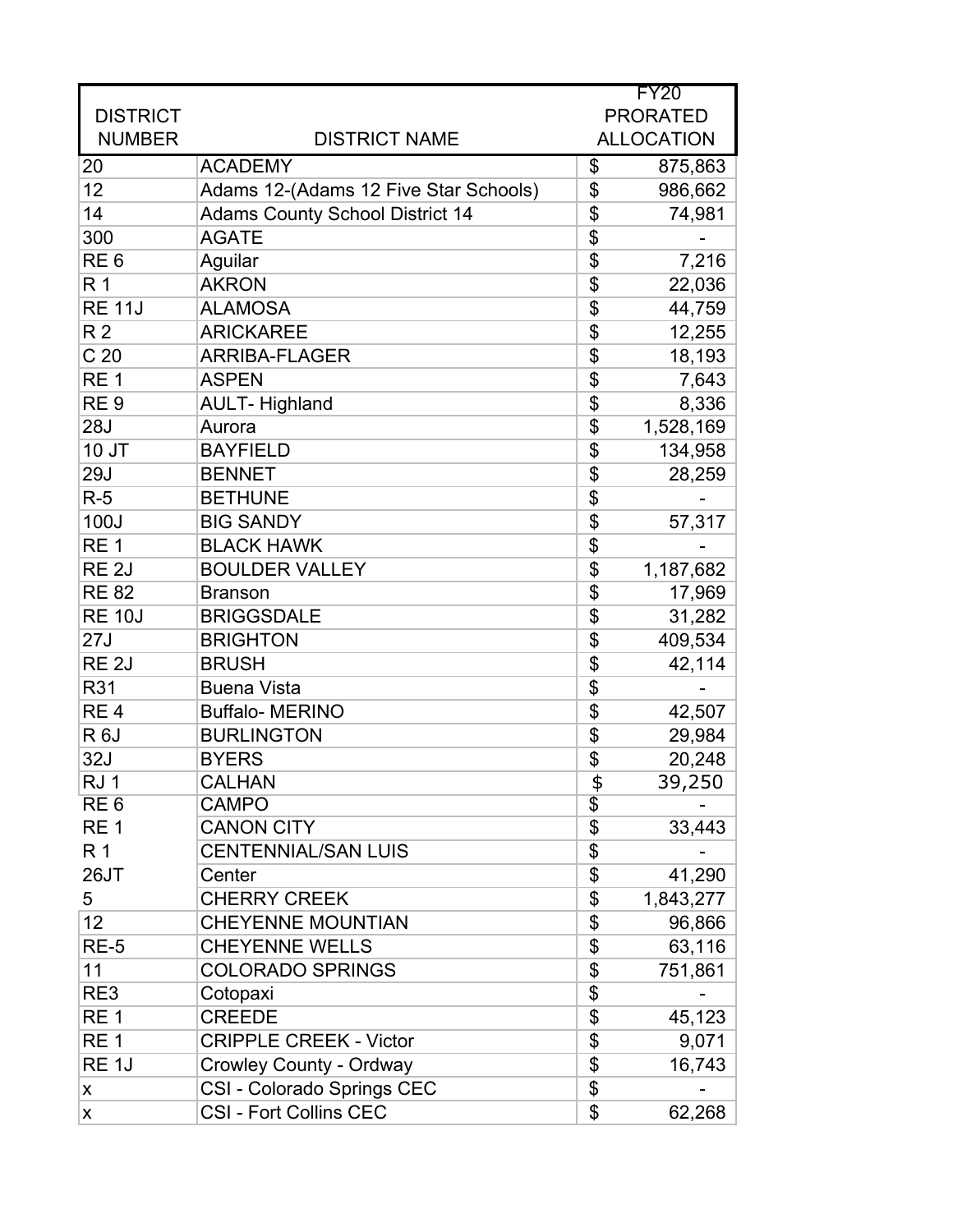| X                 | <b>CSI - New Legacy Charter</b>       | \$                        | 47,697    |
|-------------------|---------------------------------------|---------------------------|-----------|
| X                 | CSI - The Pinicle HS                  | \$                        | 8,497     |
| X                 | <b>CSI - Youth and Family Academy</b> | \$                        |           |
| C <sub>1</sub>    | <b>Custer Cty - WESTCLIFFE</b>        | \$                        |           |
| 49JT              | <b>DE BEQUE</b>                       | \$                        |           |
| <b>26J</b>        | <b>DEER TRAIL</b>                     | \$                        | 17,910    |
| C <sub>7</sub>    | <b>DEL NORTE</b>                      | \$                        | 16,062    |
| 50J               | <b>DELTA</b>                          | \$                        | 238,962   |
| 1                 | <b>DENVER</b>                         | \$                        | 3,061,833 |
| RE <sub>2</sub> J | <b>DOLORES COUNTY</b>                 | \$                        | 17,462    |
| RE <sub>1</sub>   | Douglas county - CASTLE ROCK          | \$                        | 875,382   |
| 9R                | <b>DURANGO</b>                        | \$                        | 125,093   |
| RE <sub>1</sub>   | <b>EADS</b>                           | \$                        | 13,722    |
| <b>RE 50J</b>     | <b>EAGLE</b>                          | \$                        | 67,159    |
| 2                 | <b>East Grand - GRANBY</b>            | \$                        | 579       |
| R <sub>1</sub>    | East Otero- LA JUNTA                  | \$                        | 27,042    |
| RE <sub>2</sub>   | <b>EATON</b>                          | \$                        | 81,417    |
| 54JT              | <b>EDISON</b>                         | $\overline{\mathcal{L}}$  |           |
| 200               | <b>ELBERT</b>                         | \$                        |           |
| C <sub>1</sub>    | <b>ELIZABETH</b>                      | $\overline{\$}$           |           |
| 22                | <b>ELLICOTT</b>                       | \$                        | 27,449    |
| 1                 | <b>ENGLEWOOD</b>                      | \$                        | 144,060   |
| R <sub>3</sub>    | <b>Estes PARK</b>                     | \$                        | 2,248     |
| 49                | <b>FALCON</b>                         | \$                        | 540,557   |
| RE <sub>3</sub>   | <b>FORT MORGAN</b>                    | \$                        | 109,395   |
| 8                 | <b>FOUNTAIN</b>                       | \$                        | 108,037   |
| <b>R4J</b>        | <b>FOWLER</b>                         | \$                        | 42,145    |
| RE <sub>2J</sub>  | <b>Fremont - FLORENCE</b>             | \$                        | 91,186    |
| RE <sub>3</sub>   | <b>FRENCHMAN</b>                      | $\overline{\mathfrak{s}}$ | 25,550    |
| RE <sub>2</sub>   | Garfield RE2 - RIFLE                  | $\overline{\mathbb{S}}$   | 79,468    |
| C 113             | <b>GENOA-HUGO</b>                     | \$                        | 9,858     |
| RE <sub>1</sub>   | <b>GILCREST</b>                       | \$                        | 74,170    |
| RE <sub>1</sub>   | <b>GRANADA</b>                        | \$                        |           |
| 16                | <b>GRAND VALLEY-Parachute</b>         | \$                        |           |
| 6                 | <b>GREELEY</b>                        | \$                        | 191,794   |
| RE <sub>1</sub> J | <b>GUNNISON</b>                       | \$                        | 42,812    |
| 28                | <b>HANOVER</b>                        | \$                        |           |
| $\overline{2}$    | <b>HARRISON</b>                       | \$                        | 22,516    |
| RE <sub>2J</sub>  | <b>HAXTUN</b>                         | \$                        | 51,352    |
| RE <sub>1</sub>   | <b>HAYDEN</b>                         | \$                        | 28,710    |
| R 23              | Hi Plains                             | \$                        | 5,613     |
|                   | Hinsdale                              | \$                        |           |
| RE <sub>3</sub>   | Hoehne                                | \$                        | 13,187    |
| RE <sub>3</sub>   | <b>HOLLY</b>                          | \$                        | 10,862    |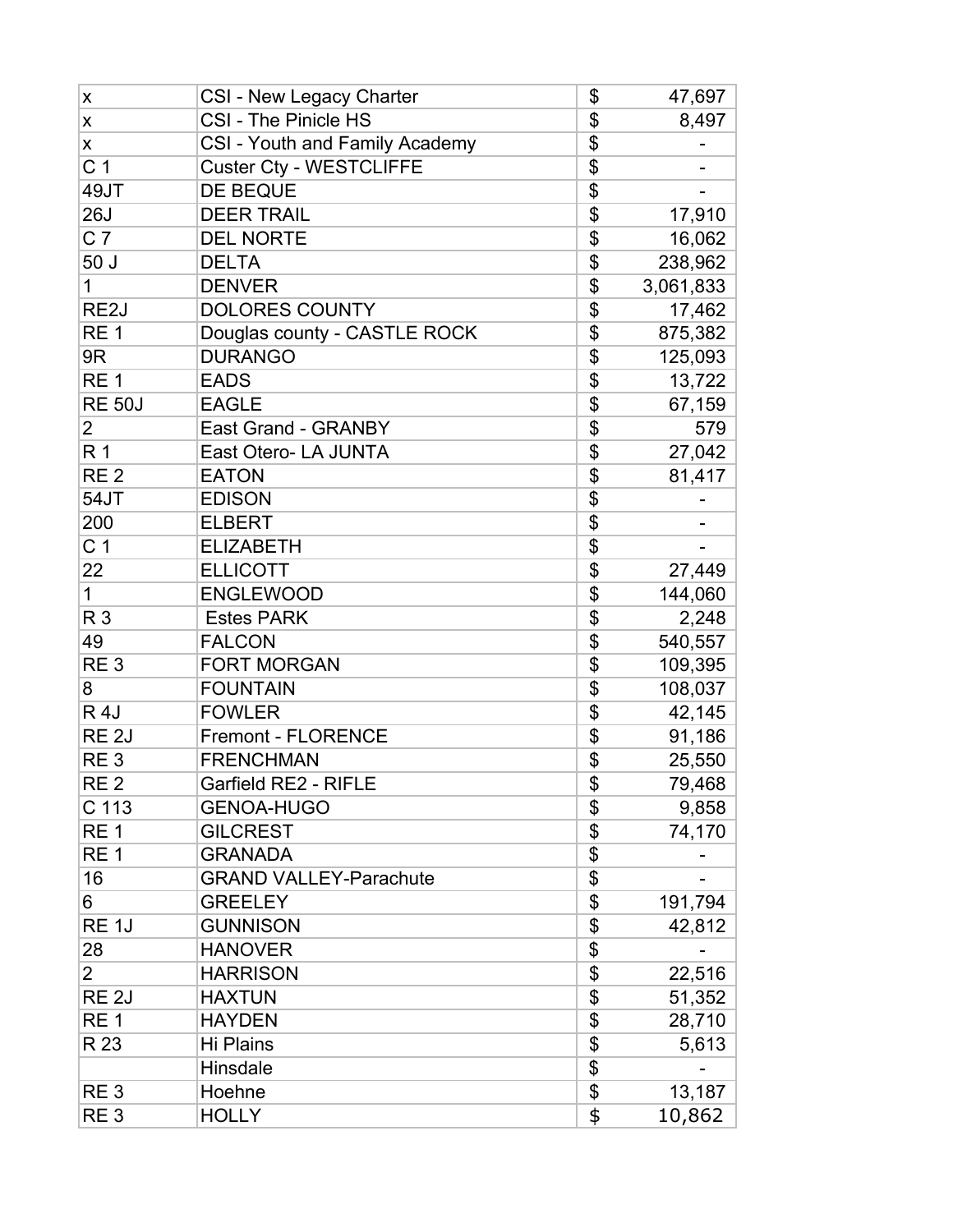| RE <sub>1</sub> J | <b>HOLYOKE</b>                    | \$<br>28,575    |
|-------------------|-----------------------------------|-----------------|
| RE <sub>1</sub>   | <b>HUERFANO - Walsenberg</b>      | \$<br>1,201     |
| RE <sub>1</sub>   | <b>IDAHO SPRINGS</b>              | \$              |
| RJ <sub>3</sub>   | <b>IDALIA</b>                     | \$<br>16,934    |
| 11 JT             | <b>IGNACIO</b>                    | \$<br>58,369    |
| R <sub>1</sub>    | Jefferson                         | \$<br>3,453,220 |
| RE <sub>5</sub> J | <b>JOHNSTOWN</b>                  | \$<br>31,335    |
| RE <sub>1</sub>   | Julesburg                         | \$<br>42,926    |
| <b>RE 23</b>      | <b>KARVAL Public Schools</b>      | \$<br>7,927     |
| RE <sub>3</sub>   | <b>KEENESBURG</b>                 | \$<br>46,109    |
| <b>RE 88</b>      | <b>KIM</b>                        | \$<br>12,694    |
| C <sub>2</sub>    | <b>KIOWA</b>                      | \$              |
| R <sub>1</sub>    | <b>KIT CARSON</b>                 | \$<br>13,016    |
| RE <sub>2</sub>   | <b>LA VETA</b>                    | \$<br>27,951    |
| R <sub>1</sub>    | <b>Lake County</b>                | \$<br>33,868    |
| RE <sub>2</sub>   | <b>LAMAR</b>                      | \$<br>17,877    |
| RE <sub>1</sub>   | <b>LAS ANIMAS</b>                 | \$<br>26,981    |
| 38                | <b>Lewis-Palmer MONUMENT</b>      | \$<br>125,980   |
| RJ4               | <b>LIBERTY</b>                    | \$<br>10,098    |
| RE <sub>4</sub> J | <b>LIMON Public Schools</b>       | \$<br>99,619    |
| 6                 | <b>LITTLETON</b>                  | \$<br>615,356   |
| 101               | <b>LONE STAR</b>                  | \$<br>22,946    |
| 14                | <b>MANITOU SPRINGS</b>            | \$<br>41,419    |
| <b>R3J</b>        | <b>MANZANOLA</b>                  | \$<br>32,981    |
| 1                 | <b>MAPLETON</b>                   | \$<br>37,645    |
| RE <sub>2</sub>   | <b>MC CLAVE</b>                   | \$<br>29,845    |
| RE <sub>1</sub>   | <b>MEEKER</b>                     | \$<br>52,697    |
| 51                | <b>MESA COUNTY VALLEY</b>         | \$<br>1,785,801 |
| 60JT              | MIAMI-YODER School District JT-60 | \$<br>46,344    |
| $\overline{2}$    | Moffat                            | \$              |
| RE <sub>1</sub>   | Moffat - CRAIG                    | \$<br>89,802    |
| $C-8$             | <b>MONTE VISTA</b>                | \$<br>31,931    |
| RE <sub>1</sub>   | Montezuma - CORTEZ                | \$<br>131,522   |
| RE <sub>4</sub> A | Montezuma - DOLORES               | \$<br>10,631    |
| RE <sub>6</sub>   | <b>MONTEZUMA - MANCOS</b>         | \$              |
| RE <sub>1</sub>   | <b>MONTROSE</b>                   | \$<br>156,913   |
| RE <sub>1</sub>   | North Conejos                     | \$<br>187,302   |
| R 1               | North Park- WALDEN                | \$              |
| <b>R2J</b>        | Norwood                           | \$              |
| 31                | Otero- CHERAW                     | \$<br>40,257    |
| R 3               | <b>OTIS</b>                       | \$<br>7,767     |
| R 1               | <b>OURAY</b>                      | \$<br>11,452    |
| 50JT              | <b>PAGOSA SPRINGS</b>             | \$<br>32,333    |
| RE <sub>2</sub>   | Park Cty 2 - FAIR PLAY            | \$              |
|                   |                                   |                 |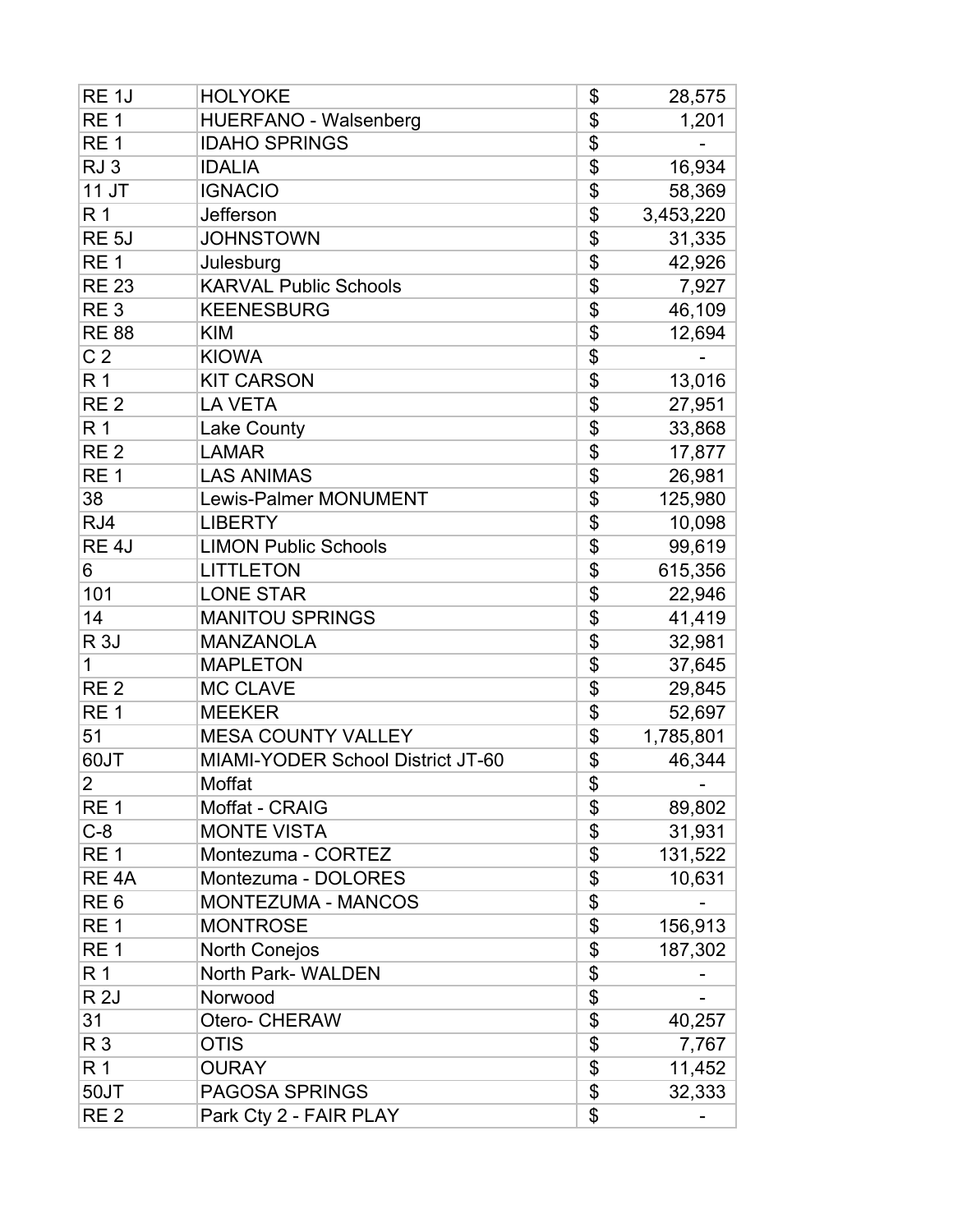| <b>RE-12</b>       | Pawnee                             | \$              | 26,413    |
|--------------------|------------------------------------|-----------------|-----------|
| 23                 | <b>PEYTON</b>                      | \$              | 29,793    |
| RE <sub>2</sub>    | Plainview                          | \$              |           |
| RE <sub>5</sub>    | Plateau - PEETZ                    | \$              | 38,064    |
| 50                 | Plateau Valley - COLBRAN           | \$              | 18,879    |
| RE <sub>1</sub>    | Platte Canyon - BAILEY             | \$              | 4,989     |
| RE <sub>7</sub>    | Platte Valley - KERSEY             | \$              | 158,328   |
| RE <sub>3</sub>    | Platte Valley - Revere             | \$              | 22,908    |
| R <sub>1</sub>     | <b>POUDRE</b>                      | \$              | 1,124,875 |
| <b>RE 11J</b>      | Prairie                            | $\overline{\$}$ | 16,658    |
| $\overline{2}$     | Primero-Weston                     | \$              | 26,585    |
| RE <sub>3</sub>    | <b>PRITCHETT</b>                   | $\overline{\$}$ | 14,631    |
| 60                 | PUEBLO (CITY)                      | \$              | 319,077   |
| 70                 | PUEBLO (RURAL)                     | \$              | 274,548   |
| RE <sub>4</sub>    | <b>RANGELY</b>                     | \$              | 16,321    |
| R <sub>2</sub>     | Ridgway                            | \$              |           |
| RE <sub>1</sub> J  | Roaring Fork - GLENWOOD SPRINGS    | \$              |           |
| R <sub>2</sub>     | <b>ROCKY FORD</b>                  | \$              | 29,514    |
| RE <sub>1</sub>    | Saguache - Mountain Valley         | \$              |           |
| $R-32-J$           | <b>SALIDA</b>                      | \$              | 13,339    |
| RE <sub>6</sub> J  | <b>SANFORD</b>                     | $\overline{\$}$ | 41,333    |
| <b>RE 22J</b>      | <b>SANGRE DE CRISTO</b>            | \$              | 69,167    |
| R 33J              | <b>SARGENT</b>                     | $\overline{\$}$ | 23,345    |
| 2                  | <b>SHERIDAN</b>                    | \$              | 19,295    |
| R 30               | <b>SIERRA GRANDE</b>               | \$              | 20,546    |
| 1                  | Silverton                          | \$              |           |
| <b>RE 10</b>       | South Conejos - ANTONITO           | \$              | 14,350    |
| RE <sub>3</sub> J  | South Routt - OAK CREEK            | \$              | 29,866    |
| RE <sub>4</sub>    | <b>SPRINGFIELD</b>                 | $\overline{\$}$ | 34,224    |
| RE <sub>1</sub> J  | <b>ST. VRAIN VALLEY</b>            | \$              | 884,153   |
| RE <sub>2</sub>    | <b>STEAMBOAT SPRINGS</b>           | \$              | 75,632    |
| 31J                | <b>STRASBURG</b>                   | \$              |           |
| R4                 | <b>STRATTON</b>                    | \$              | 32,753    |
| RE <sub>1</sub>    | <b>Summit School District</b>      | $\overline{\$}$ | 66,851    |
| 33                 | <b>SWINK</b>                       | $\overline{\$}$ | 6,845     |
| R 1                | <b>Telluride</b>                   | \$              | 51,579    |
| R <sub>2</sub>     | Thompson - LOVELAND                | \$              | 314,117   |
| 1                  | <b>Trinidad</b>                    | \$              | 56,940    |
| RE <sub>1</sub>    | Valley - STERLING                  | \$              | 163,800   |
| RE <sub>5</sub>    | <b>VILAS</b>                       | \$              |           |
| RE <sub>1</sub>    | <b>WALSH</b>                       | \$              | 5,688     |
| RE <sub>8</sub>    | Weld 8 FORT LUPTON                 | \$              | 45,195    |
| RE <sub>20</sub> J | <b>WELDON VALLEY</b>               | \$              | 20,959    |
| RE <sub>2</sub>    | West End Public Schools (Naturita) | \$              |           |